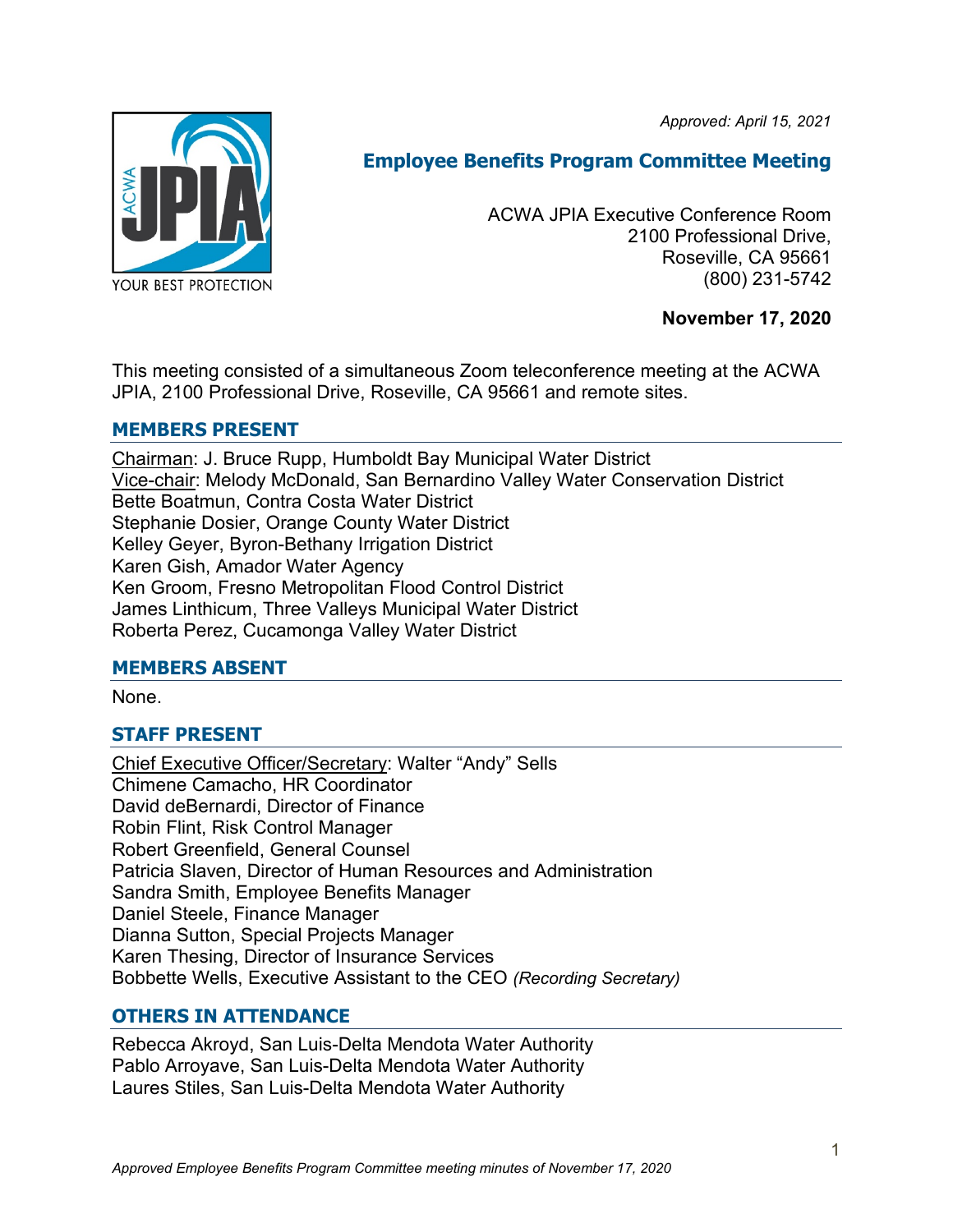#### **WELCOME**

Chairman Rupp welcomed all in attendance.

#### **CALL TO ORDER AND ANNOUNCEMENT OF QUORUM**

Chairman Rupp called the meeting to order at 10:03 a.m. He announced there was a quorum.

#### **ANNOUNCEMENT RECORDING OF MEETING**

Chairman Rupp announced that the meeting would be recorded to assist in preparation of minutes. Recordings are only kept 30 days following the meeting, as mandated by the California Brown Act.

#### **PUBLIC COMMENT**

Chairman Rupp noted that, as the agenda stated, members of the public would be allowed to address the Employee Benefits Program Committee on any agenda item prior to the Committee's decision on that item. Comments on any issues on the agenda, or not on the agenda, were also welcomed. No comments were brought forward.

#### **INTRODUCTIONS**

Chairman Rupp welcomed all in attendance. Chairman Rupp made special note and commendation to Director Boatmun for her time and dedication to the Employee Benefits Program Committee. Ms. Boatmun is retiring from Contra Costa Water District after serving 46 years on the Board.

#### **SAN LUIS-DELTA MENDOTA WATER AUTHORITY**

Mr. Sells explained that in June 2020, a San Luis & Delta-Mendota Water Authority employee requested to enroll her adult brother, for whom she has conservatorship. The JPIA denied the request, based on a determination that the individual did not meet the criteria for dependent eligibility provided by JPIA medical plans.

In a memorandum from San Luis & Delta Mendota Water Authority, a request was made that the JPIA reexamine the criteria for dependent eligibility. The employee has conservatorship and claims her brother as a tax dependent. As conservator, she is also responsible for securing healthcare for her brother. Before becoming an employee at San Luis & Delta-Mendota Water Authority, she was able to obtain Kaiser health insurance for her brother through her prior employer (through CalPERS).

Eligibility requirements vary from plan to plan. Plan eligibility requirements are not superseded by court orders that an individual provide coverage. To enroll this individual, the JPIA plans would need to be amended to extend eligibility to individuals for whom employees or spouses have conservatorship.

There was much discussion on this matter by the Committee.